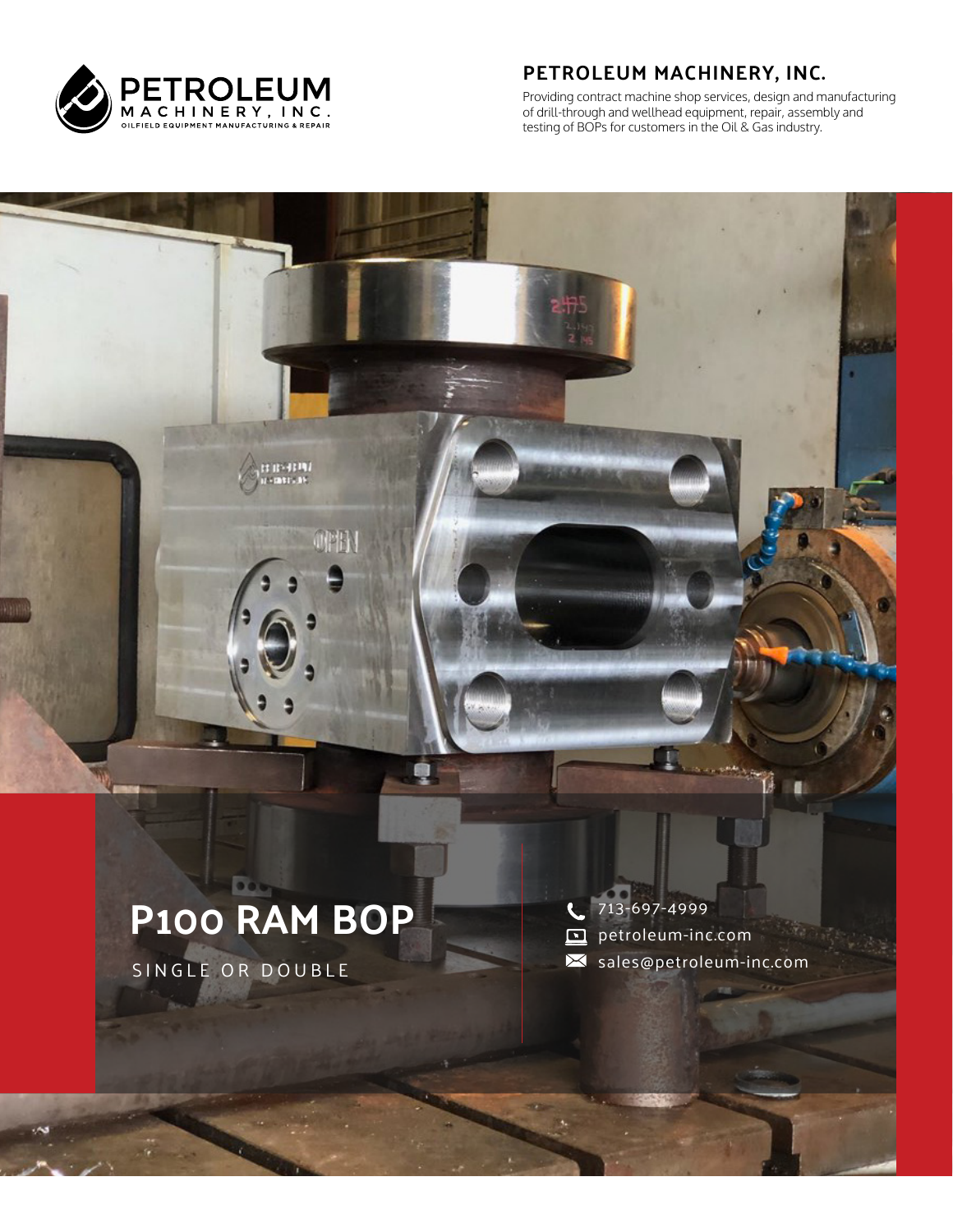

**SINGLE**



**DOUBLE**

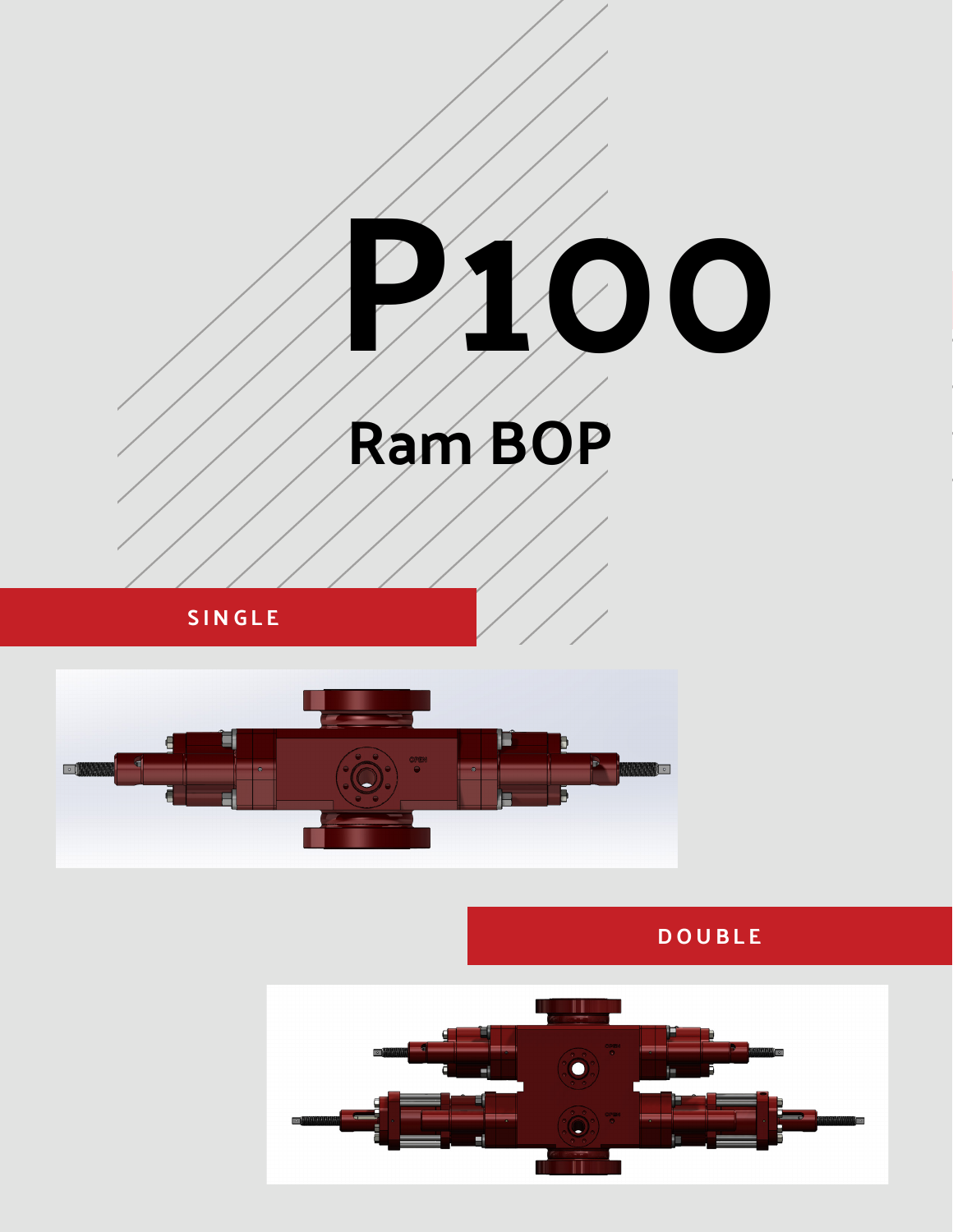The P100 Ram BOP is a tried and true design capable of defending your assets in the required pressure environments. Available in a Single or Double, the P100 provides a quick and dependable closure to assist with any drilling activity.

#### **SPECS**

- ◆ Designed and Manufactured to API 16A
- API 16A Monogram available
- ◆ Forged 4130 material
- **Configurations:** Studded and Flanged options
- ◆ Outlet Options: Studded, Flanged, None
- Suitable for use in  $H_2^S$  environments
- **Standard Operating Pressure:** 1,500 PSI
- **Maximum Operating Pressure:** 3,000 PSI
- **Bore Sizes:**  $7 \frac{1}{16}$   $\degree$  26  $\frac{3}{4}$
- **Pressures:** 2,000-15,000 PSI
- **Ring Groove Inlay:**  4130 (steel)/316 (stainless steel)/625 (Inconel)
- **Internal coating available:** Xylan, Everslick, & Phosphate
- **Temperature Rating:**  -20 degrees F to 250 degrees F
- ◆ Bonnet Options: Standard Large Bore Shear Large Bore w/ Booster

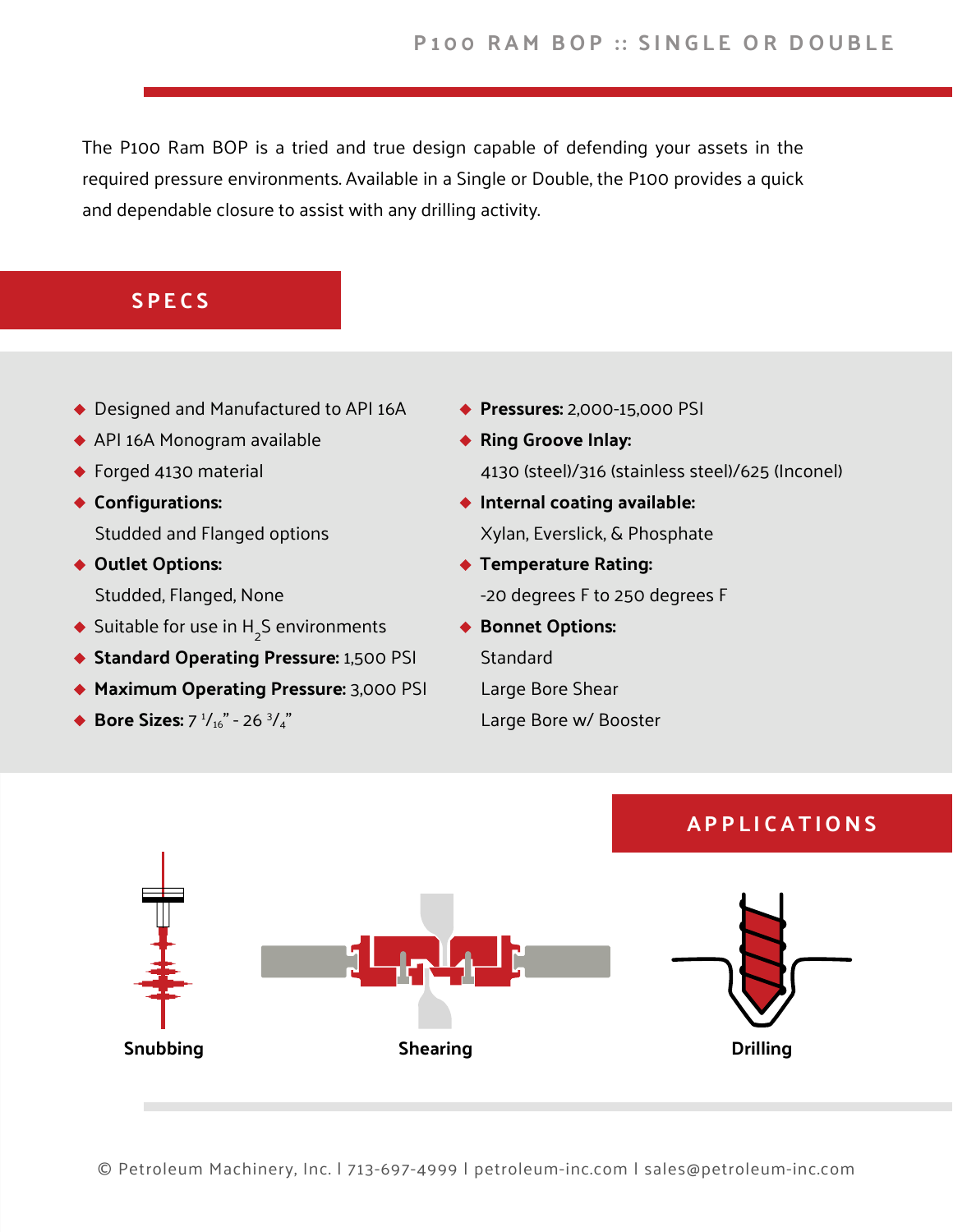# **PETROLEUM MACHINERY, INC.**

# **P100 RAM BOP**





#### **PRESSURE RATING :: PSI**

| <b>Size</b> | 2,000 | 3,000 | 5,000 | 10,000 15,000 |  |
|-------------|-------|-------|-------|---------------|--|
| 71/16       |       |       |       |               |  |
| 11          |       | ♦     |       |               |  |
| 13 5/8      |       | ♦     |       |               |  |
| 163/4       |       | ▲     |       |               |  |
| 203/4       |       |       |       |               |  |
| 211/4       |       |       |       |               |  |
| 263/4       |       |       |       |               |  |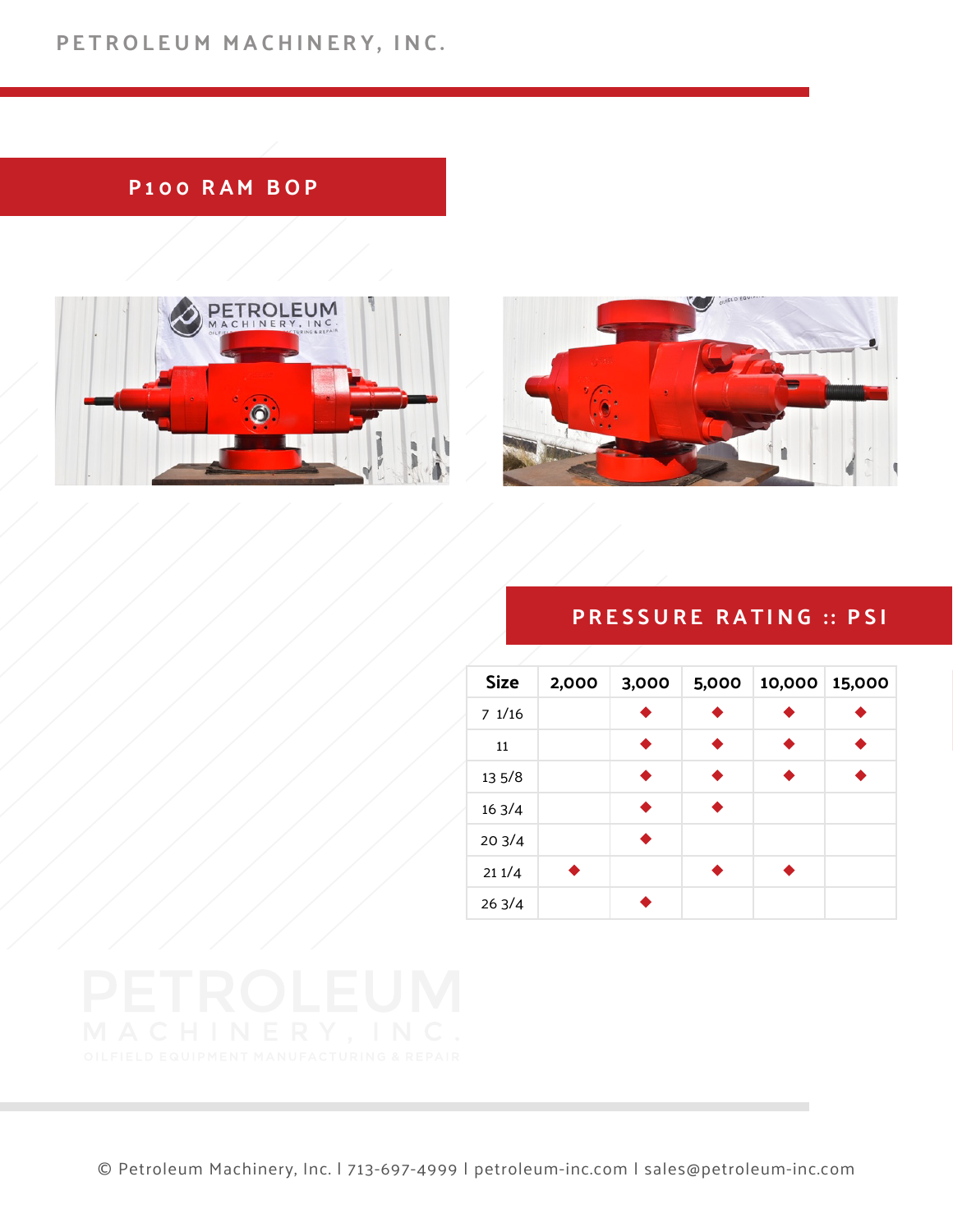#### **COMMON SIZES, WEIGHTS AND DIMS SINGLE FLANGE BY FLANGE**

| <b>Size</b> | <b>PSI</b> | Height (IN) | Width (IN)<br>body | Length<br><b>Standard</b><br>Doors (IN) | Length (IN)<br><b>Standard Doors</b><br>open | Approx.<br>Weight<br>(LBS) |
|-------------|------------|-------------|--------------------|-----------------------------------------|----------------------------------------------|----------------------------|
| 71/16       | 3,000      | 25.26       | 20.00              | 74.00                                   | 109.50                                       | 2700                       |
|             | 5,000      | 27.53       | 20.00              | 74.00                                   | 109.50                                       | 3000                       |
|             | 10,000     | 30.49       | 20.00              | 74.00                                   | 109.50                                       | 3760                       |
| 11          | 3,000      | 29.04       | 20.12              | 96.25                                   | 146.88                                       | 5350                       |
|             | 5,000      | 34.36       | 25.12              | 96.25                                   | 146.88                                       | 5700                       |
|             | 10,000     | 35.64       | 25.75              | 96.25                                   | 146.88                                       | 6500                       |
| 135/8       | 5,000      | 33.85       | 29.25              | 112.12                                  | 171.50                                       | 7850                       |
|             | 10,000     | 41.65       | 30.25              | 112.12                                  | 172.75                                       | 10400                      |

#### **Additional Sizes and Pressures available upon request**

## **COMMON SIZES, WEIGHTS AND DIMS DOUBLE FLANGE BY FLANGE**

| <b>Size</b> | <b>PSI</b> | Height (IN) | Width (IN)<br>body | Length<br><b>Standard</b><br>Doors (IN) | Length (IN)<br><b>Standard Doors</b><br>open | Approx.<br>Weight<br>(LBS) |
|-------------|------------|-------------|--------------------|-----------------------------------------|----------------------------------------------|----------------------------|
| 71/16       | 3,000      | 42.03       | 20.00              | 74.00                                   | 109.50                                       | 5150                       |
|             | 5,000      | 44.16       | 20.00              | 74.00                                   | 109.50                                       | 5250                       |
|             | 10,000     | 48.65       | 20.00              | 74.00                                   | 109.50                                       | 6450                       |
| 11          | 3,000      | 49.23       | 20.12              | 96.25                                   | 146.88                                       | 9850                       |
|             | 5,000      | 54.58       | 25.12              | 96.25                                   | 146.88                                       | 10350                      |
|             | 10,000     | 55.84       | 25.75              | 96.25                                   | 146.88                                       | 11400                      |
| 135/8       | 5,000      | 55.90       | 29.25              | 112.12                                  | 171.50                                       | 14800                      |
|             | 10,000     | 66.60       | 30.25              | 112.12                                  | 172.75                                       | 18550                      |

#### **Additional Sizes and Pressures available upon request**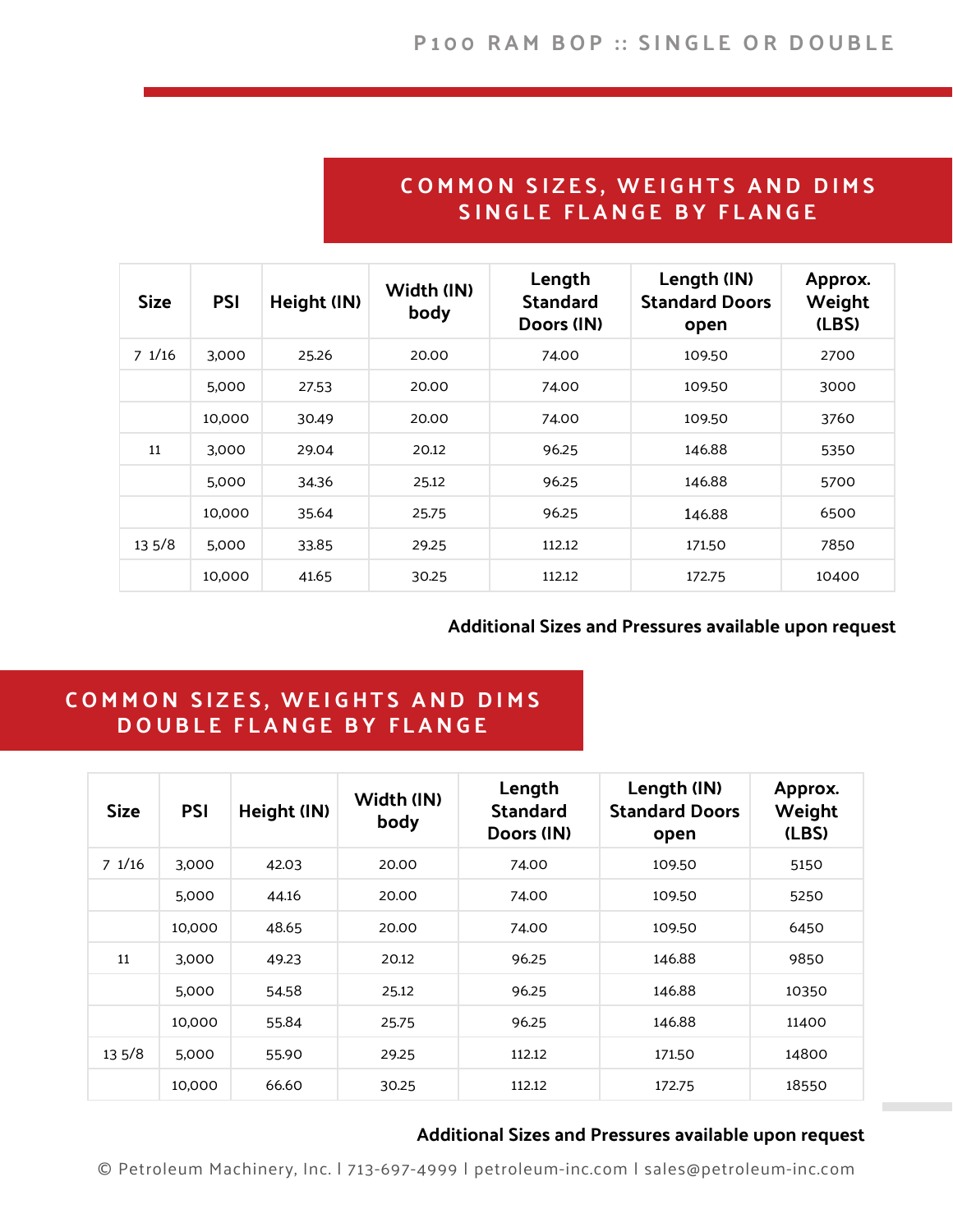#### **STANDARD BONNET HYDRAULIC FLUID REQUIREMENTS**

| <b>Size</b> | PSI    | <b>Standard</b><br><b>Continous Rated</b><br><b>Operating PSI</b> | <b>Gallons</b><br>(USA) to<br><b>OPEN Rams</b> | <b>Gallons (USA)</b><br>to CLOSE<br>Rams | Locking<br><b>Screw Turns</b><br>(each end) | Closing<br>Ratio | Opening<br>Ratio | <b>Hydraulic</b><br><b>Ports</b> |
|-------------|--------|-------------------------------------------------------------------|------------------------------------------------|------------------------------------------|---------------------------------------------|------------------|------------------|----------------------------------|
| 71/16       | 3,000  | 1,500                                                             | 1.3                                            | 1.3                                      | 18                                          | 6.9:1            | 2.2:1            | 1" NPT                           |
|             | 5,000  | 1,500                                                             | 1.3                                            | 1.3                                      | 18                                          | 6.9:1            | 2.2:1            | 1" NPT                           |
|             | 10,000 | 1,500                                                             | 1.3                                            | 1.3                                      | 18                                          | 6.9:1            | 2.2:1            | 1" NPT                           |
|             | 15,000 | 1,500                                                             | 1.3                                            | 1.3                                      | 18                                          | 6.9:1            | 2.2:1            | 1" NPT                           |
| 11          | 3,000  | 1,500                                                             | 3.4                                            | 3.5                                      | 27                                          | 7.3:1            | 2.5:1            | 1" NPT                           |
|             | 5,000  | 1,500                                                             | 3.4                                            | 3.5                                      | 27                                          | 7.3:1            | 2.5:1            | 1" NPT                           |
|             | 10,000 | 1,500                                                             | 3.4                                            | 3.5                                      | 27                                          | 7.3:1            | 2.5:1            | 1" NPT                           |
|             | 15,000 | 1,500                                                             | 5.7                                            | 5.8                                      | 32                                          | 9.8:1            | 2.2:1            | 1" NPT                           |
| 135/8       | 5,000  | 1,500                                                             | 5.5                                            | 5.8                                      | 32                                          | 7.0:1            | 2.3:1            | 1" NPT                           |
|             | 10,000 | 1,500                                                             | 5.5                                            | 5.8                                      | 32                                          | 7.0:1            | 2.3:1            | 1" NPT                           |
|             | 15,000 | 1,500                                                             | 10.4                                           | 10.6                                     | 45                                          | 10.6:1           | 3.7:1            | 1" NPT                           |

### **LARGE BORE SHEAR BONNET HYDRAULIC FLUID REQUIREMENTS**

| <b>Size</b> | <b>PSI</b> | <b>Standard Continous</b><br><b>Rated Operating</b><br><b>PSI</b> | <b>Gallons</b><br>(USA) to<br><b>OPEN Rams</b> | <b>Gallons (USA)</b><br>to CLOSE<br>Rams | Locking<br><b>Screw Turns</b><br>(each end) | Closing<br>Ratio | <b>Opening</b><br>Ratio | <b>Hydraulic</b><br><b>Ports</b> |
|-------------|------------|-------------------------------------------------------------------|------------------------------------------------|------------------------------------------|---------------------------------------------|------------------|-------------------------|----------------------------------|
| 71/16       | 3,000      | 1,500                                                             | 2.4                                            | 2.5                                      | 18                                          | 10.4:1           | 3.4:1                   | $1"$ NPT                         |
|             | 5,000      | 1,500                                                             | 2.4                                            | 2.5                                      | 18                                          | 10.4:2           | 3.4:2                   | 1" NPT                           |
|             | 10,000     | 1,500                                                             | 2.4                                            | 2.5                                      | 18                                          | 10.4:3           | 3.4:3                   | 1" NPT                           |
|             | 15,000     | 1,500                                                             | 2.4                                            | 2.5                                      | 18                                          | 10.4:4           | 3.4:4                   | 1" NPT                           |
| 11          | 3,000      | 1,500                                                             | 6.8                                            | 6.9                                      | 27                                          | 12.0:1           | 4.3:1                   | 1" NPT                           |
|             | 5,000      | 1,500                                                             | 6.8                                            | 6.9                                      | 27                                          | 12.0:1           | 4.3:1                   | 1" NPT                           |
|             | 10,000     | 1,500                                                             | 6.8                                            | 6.9                                      | 27                                          | 12.0:1           | 4.3:1                   | 1" NPT                           |
|             | 15,000     | 1,500                                                             | 8.9                                            | 9                                        | 32                                          | 15.2:1           | 3.4:1                   | 1" NPT                           |
| 135/8       | 5,000      | 1,500                                                             | 10.5                                           | 10.9                                     | 32                                          | 10.8:1           | 3.7:1                   | $1"$ NPT                         |
|             | 10,000     | 1,500                                                             | 10.5                                           | 10.9                                     | 32                                          | 10.8:1           | 3.7:1                   | 1" NPT                           |